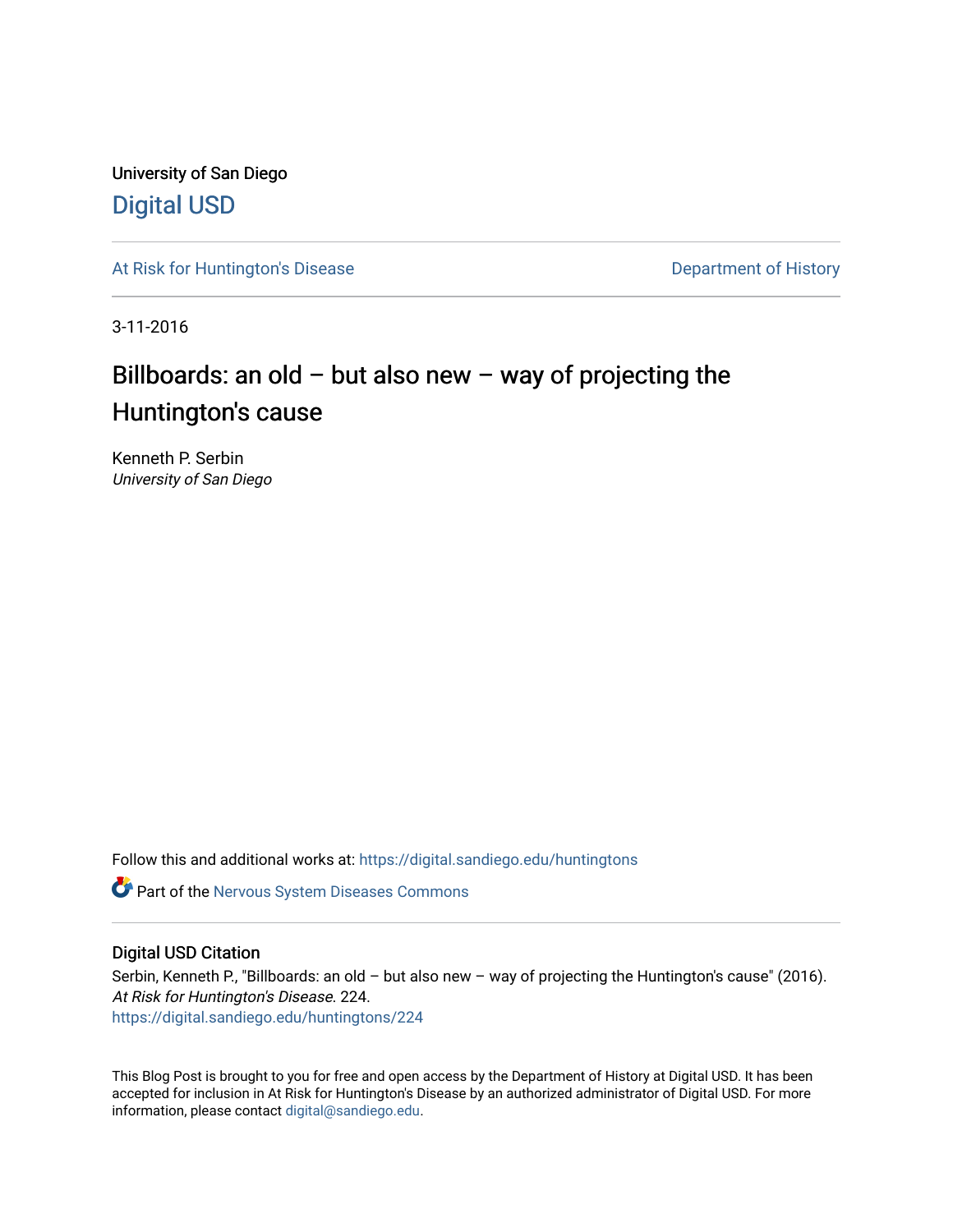#### More **[Create Blog](https://www.blogger.com/home#create) [Sign In](https://www.blogger.com/)**

# [At Risk for Huntington's Disease](http://curehd.blogspot.com/)

*HD is a genetically caused brain disorder that causes uncontrollable bodily movements and robs people's ability to walk, talk, eat, and think. The final result is a slow, ugly death. Children of parents with HD have a 50-50 chance of inheriting the disease. There is no cure or treatment.*

#### Blog Archive

- $\blacktriangleright$  [2021](http://curehd.blogspot.com/2021/) (12)
- $2020(16)$  $2020(16)$
- $2019(19)$  $2019(19)$
- $2018(16)$  $2018(16)$
- $2017(14)$  $2017(14)$
- $2016(13)$  $2016(13)$
- [►](javascript:void(0)) [November](http://curehd.blogspot.com/2016/11/) (2)
- [►](javascript:void(0)) [October](http://curehd.blogspot.com/2016/10/) (1)
- [►](javascript:void(0)) [September](http://curehd.blogspot.com/2016/09/) (1)
- $\blacktriangleright$  [May](http://curehd.blogspot.com/2016/05/) (2)
- $\blacktriangleright$  [April](http://curehd.blogspot.com/2016/04/) (2)
- $\nabla$  [March](http://curehd.blogspot.com/2016/03/) (1)
	- [Billboards:](http://curehd.blogspot.com/2016/03/billboards-old-but-also-new-way-of.html) an old but also new – way of project...
- $\blacktriangleright$  [February](http://curehd.blogspot.com/2016/02/) (2)
- $\blacktriangleright$  [January](http://curehd.blogspot.com/2016/01/) (2)
- $2015(24)$  $2015(24)$
- $2014(24)$  $2014(24)$
- [►](javascript:void(0)) [2013](http://curehd.blogspot.com/2013/) (30)
- $2012(26)$  $2012(26)$
- $\blacktriangleright$  [2011](http://curehd.blogspot.com/2011/) (33)
- $\blacktriangleright$  [2010](http://curehd.blogspot.com/2010/) (26)
- $2009(21)$  $2009(21)$
- $\blacktriangleright$  [2008](http://curehd.blogspot.com/2008/) $(7)$
- $\blacktriangleright$  [2007](http://curehd.blogspot.com/2007/) $(7)$
- $\blacktriangleright$  [2006](http://curehd.blogspot.com/2006/) (4)
- $\blacktriangleright$  [2005](http://curehd.blogspot.com/2005/) (17)

#### About Me **GENE [VERITAS](https://www.blogger.com/profile/10911736205741688185)**

View my [complete](https://www.blogger.com/profile/10911736205741688185) profile

### HD Links

[Huntington's](http://www.hdsa.org/) Disease Society of America [International](http://www.huntington-assoc.com/) Huntington **Association** [Huntington's](http://hddrugworks.org/) Disease Drug **Works** [Huntington's](http://www.hdlighthouse.org/) Disease **Lighthouse** 

#### FRIDAY, MARCH 11, 2016

## Billboards: an old – but also new – way of projecting the Huntington's disease cause

The San Diego Chapter of the Huntington's Disease Society of America ([HDSA-San Diego](http://san-diego.hdsa.org/)) has taken its advocacy to a new level with billboards announcing a chapter fundraiser, the Fifth Annual Team Hope Walk on April 10.

At five high-traffic locations in the San Diego area, the billboards went up on March 7 and will remain up for 30 days, according to Misty Daniel, the HDSA-San Diego vice president. Misty originated the billboard idea, the first time it's been used in the San Diego chapter, one of the most active in the country.

The billboard calls on the public to "register today" for the Hope Walk at the website [www.TeamHopeWalk.com.](http://www.teamhopewalk.com/)



*The HDSA-San Diego 2016 Team Hope Walk billboard on Mission Gorge Road south of Twain Avenue in San Diego (photo by Gene Veritas, aka Kenneth P. Serbin)*

"As a group, we're not very good advocates for ourselves," Misty said of the HD community in a phone interview. "This disease affects as many people as cystic fibrosis, but you've *heard* of cystic fibrosis."

Huntington's disease still lacks such instant public recognition, Misty observed.

"It's not just that it's a rare disease, but it's rarely known," she explained. "I'm tired of educating physicians and telling people that I have this in my family and them not having a clue about what it is."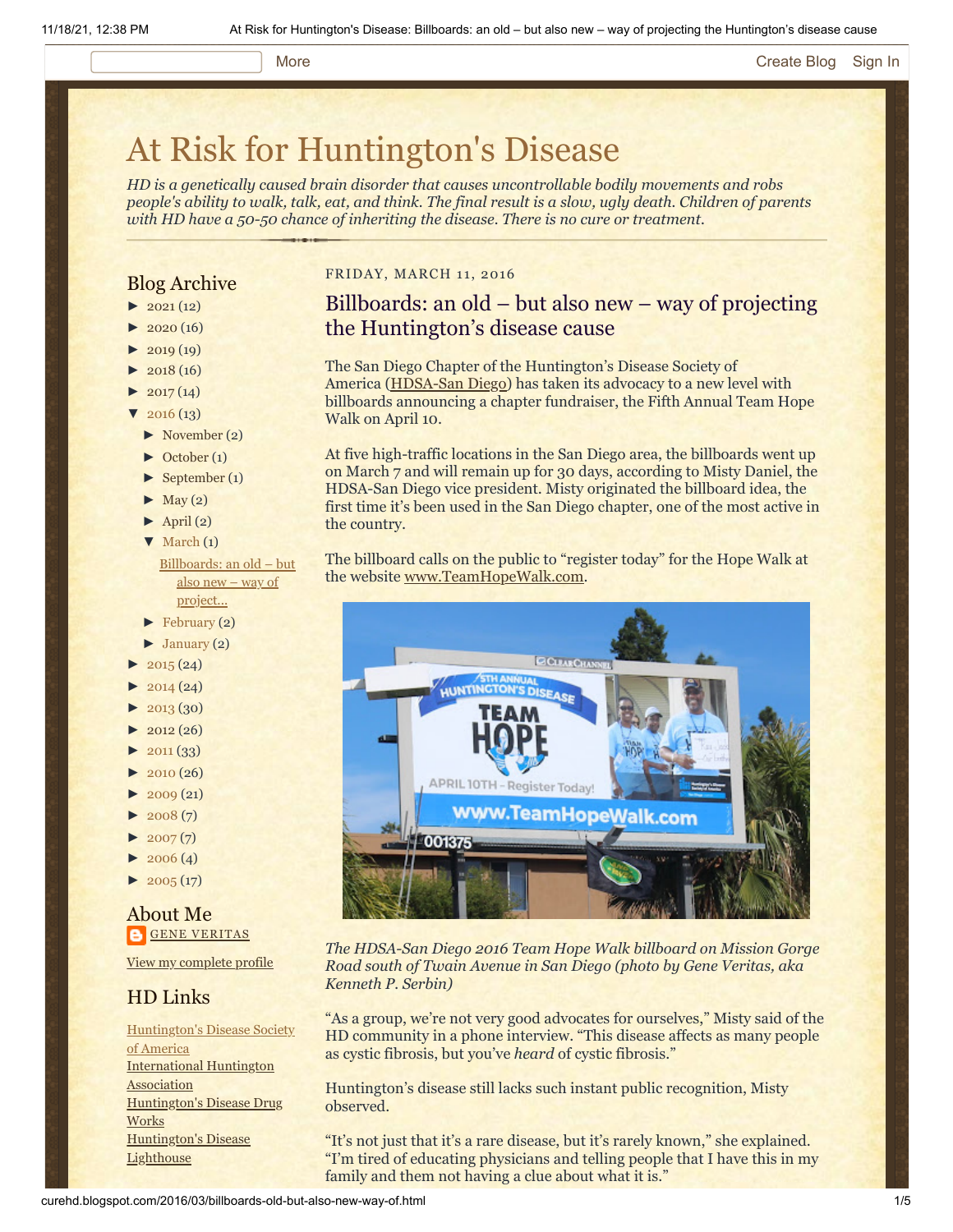**Hereditary Disease** [Foundation](http://www.hdfoundation.org/) [Huntington's](http://www.hdac.org/) Disease **Advocacy Center** Thomas [Cellini Huntington's](http://www.ourtchfoundation.org/) **Foundation** HDSA [Orange](http://www.hdsaoc.org/) County (CA) **Affiliate** HD Free with [PGD!](http://www.hdfreewithpgd.com/) [Stanford](http://www.stanford.edu/group/hopes/) HOPES Earth Source [CoQ10,](http://www.escoq10.com/) Inc.

## HD Blogs and Individuals

Chris Furbee: [Huntingtons](http://www.huntingtonsdance.org/) **Dance** Angela F.: Surviving [Huntington's?](http://survivinghuntingtons.blogspot.com/) Heather's [Huntington's](http://heatherdugdale.angelfire.com/) Disease Page

Misty said she wants the billboards to bring awareness of HD to the "point where I say, 'I lost my mom to Huntington's disease,' and they'll say, 'I know what that is. I'm sorry.' It's getting harder and harder to use Woody Guthrie as my person to reference. More and more people are saying: who is Woody Guthrie?"

Guthrie – one of the greatest American folk singers of the 20th century and the composer of "This Land is Your Land" – died of HD in 1967, at 55. That year his wife founded a network of HD support groups and advocates that [would become HDSA](http://hdsa.org/about-hdsa/history/).

Billboards are a traditional, "old media" way of generating publicity. However, in this case they project a 21st-century imperative: the need to cure neurological diseases. They reflect the ongoing high level of creativity [in a community facing one of the most devastating of those disorders](http://www.curehd.blogspot.com/2014/12/six-cool-la-ladies-bare-truth-about.html) (click here to read more).

#### **A passionate, resilient advocate**

At 38, Misty is a passionate, resilient veteran of the HD cause.

She became an advocate for HDSA-San Diego when she was just 19. She lost her mother Rosie Shaw to the disease in 2007. Misty tested negative for HD two years later. A brother with HD died in a motorcycle accident, losing control of the vehicle perhaps because of the disease. Her sister Brooke, 46, has HD symptoms. Three other siblings remain untested.

Misty speaks at HD events such as the chapter's second annual convention, held March 5. (I'll have more on this event in a future article.) She advocates for the passage of the [Huntington's Disease Parity Act](http://hdsa.org/about-hdsa/advocacy/huntingtons-disease-parity-act-2/), a bill in Congress to update the Social Security Administration's long outdated definition of HD as a disease causing only involuntary movements. That situation prevents people affected by psychiatric and cognitive symptoms from qualifying for Social Security disability payments. In addition, she assists drug makers involved in HD clinical trials and other HD research.

Misty also helps organize the local Hope Walks. About a year ago, she started thinking about the possibility of billboards.

"HDSA does not spend any money on advertising – not nationally or locally – because we want as much of the dollars raised to go to HD care, advocacy and research as possible," HDSA CEO Louise Vetter said in an email. "This is an important policy and principle in how we steward the funds raised for our fight."

So Misty and other advocates raised the \$2,000 needed to pay for the billboards. One of Misty's untested siblings donated \$1,800. The Clear Channel media company, the owner of the billboards, charged a nonprofit rate.

She pointed to key participants in the effort: HDSA-San Diego board secretary Jamie Jirik; HDSA staffer Stephanie Alband; former Clear Channel Radio employee Sherry Toennies; and board member Paul June, whose [branding firm](http://barrelomonkeyz.com/) designed the billboard.

"At the end of the day, this is what HDSA-San Diego is all about: grass roots efforts," Misty said.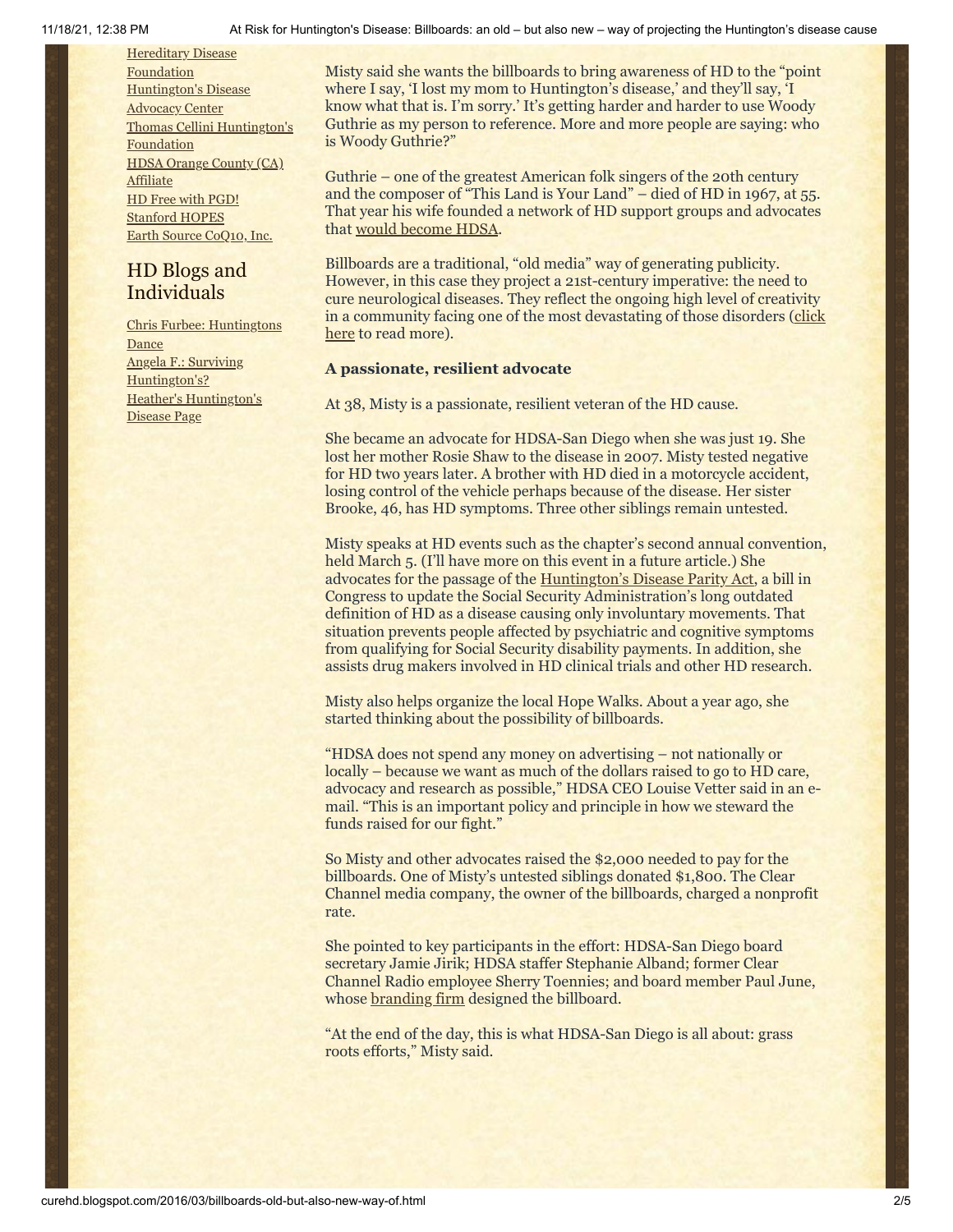11/18/21, 12:38 PM At Risk for Huntington's Disease: Billboards: an old – but also new – way of projecting the Huntington's disease cause



*Misty Daniel at the 2014 San Diego Hope Walk (photo by Gene Veritas)*

#### **Catching families' attention**

"Huntington's disease has carried a stigma for so long," Misty said of the need for the billboards. "We continue to perpetuate the stigma generation after generation."

The fear in HD families is "overwhelming," she continued. That fear "is not only palpable but it is a real reason to control how we talk about" HD and share about it.

However, Misty has sensed a change in the community.

"With the launch of the Internet and social media, more and more people are confident about sharing their stories and talking publicly about Huntington's disease," she said. "This is what's going to whittle away that stigma, more and more people talking about it."

Misty hopes that the billboards will catch the attention of other HDaffected families in the San Diego area who until now have had no contact with the chapter, events, and support group.

According to Vetter, advocates in the Upper Midwest used billboards in the early 2000s. In addition, some national ad campaigns have run in magazines like *TIME*.

"Billboards are a great way to raise visibility of the Team Hope program and HD to the broad San Diego community," she said. "They can spark curiosity to learn more about HD, as well as fuel engagement to take part in the Walk.

"Additionally, these billboards can validate the participation of those who are already part of our fight to help HD families. When you see an ad or a billboard about something you are involved in, it breeds pride and a deeper connection to the cause. For the HDSA San Diego Chapter, this can mean new volunteer leaders and the ability to have a greater impact."

#### **More than a logo**

To stir broad interest, the billboards portray a family at a previous Hope Walk in another city.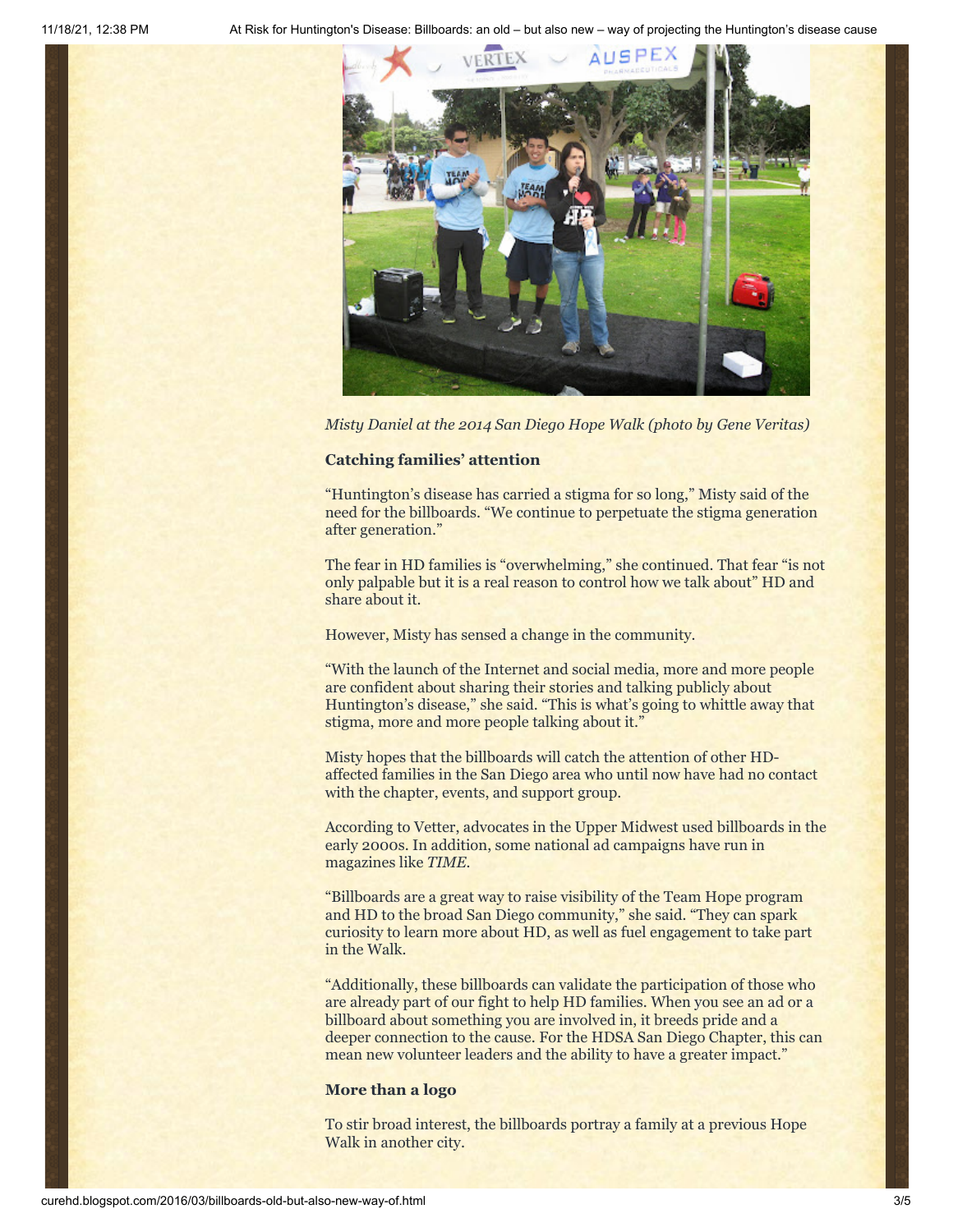11/18/21, 12:38 PM At Risk for Huntington's Disease: Billboards: an old – but also new – way of projecting the Huntington's disease cause

Unidentified, the family has a sign with the words "I'm walking for: Ray Jacks – our brother." (On the billboard it's not clear whether the surname is "Jacks" or "Jackson.")



*Another angle of the billboard (photo by Gene Veritas)*

As of this writing, I was unable to identity neither the family nor the person for whom they were walking. Regardless, Misty stressed that including the photo was highly important. (All HDSA walkers sign a waiver permitting use of their photos, she noted.)

"We wanted to make sure that the billboard had actual people on it, because this is a disease that has been faceless for too long," she said. "We felt that if it had only a logo, we would be doing the Huntington's disease community a disservice.

"No, this is not a clipart. It's a real family."

Later Misty hopes to reach out to the family.

"I want them to know they're on this billboard," she continued. "This generation is walking on behalf of those who can no longer walk for us."

It strives for a cure, she said, to prevent another generation from suffering from HD.

*Please support my family's team, the "Serbin Family Team," in the 2016 HDSA-San Diego Hope Walk by [clicking here](http://hdsa.donordrive.com/index.cfm?fuseaction=donorDrive.participant&participantID=14714) to join us and/or make an online donation.*

*Featuring music, prizes, food, family fun, and more, the walk will take place at Coronado Tidelands Park, 2000 Mullinex Drive, Coronado, CA, 92118. Walk registration starts at 8 a.m. and the event at 9 a.m. Proceeds benefit HDSA.*